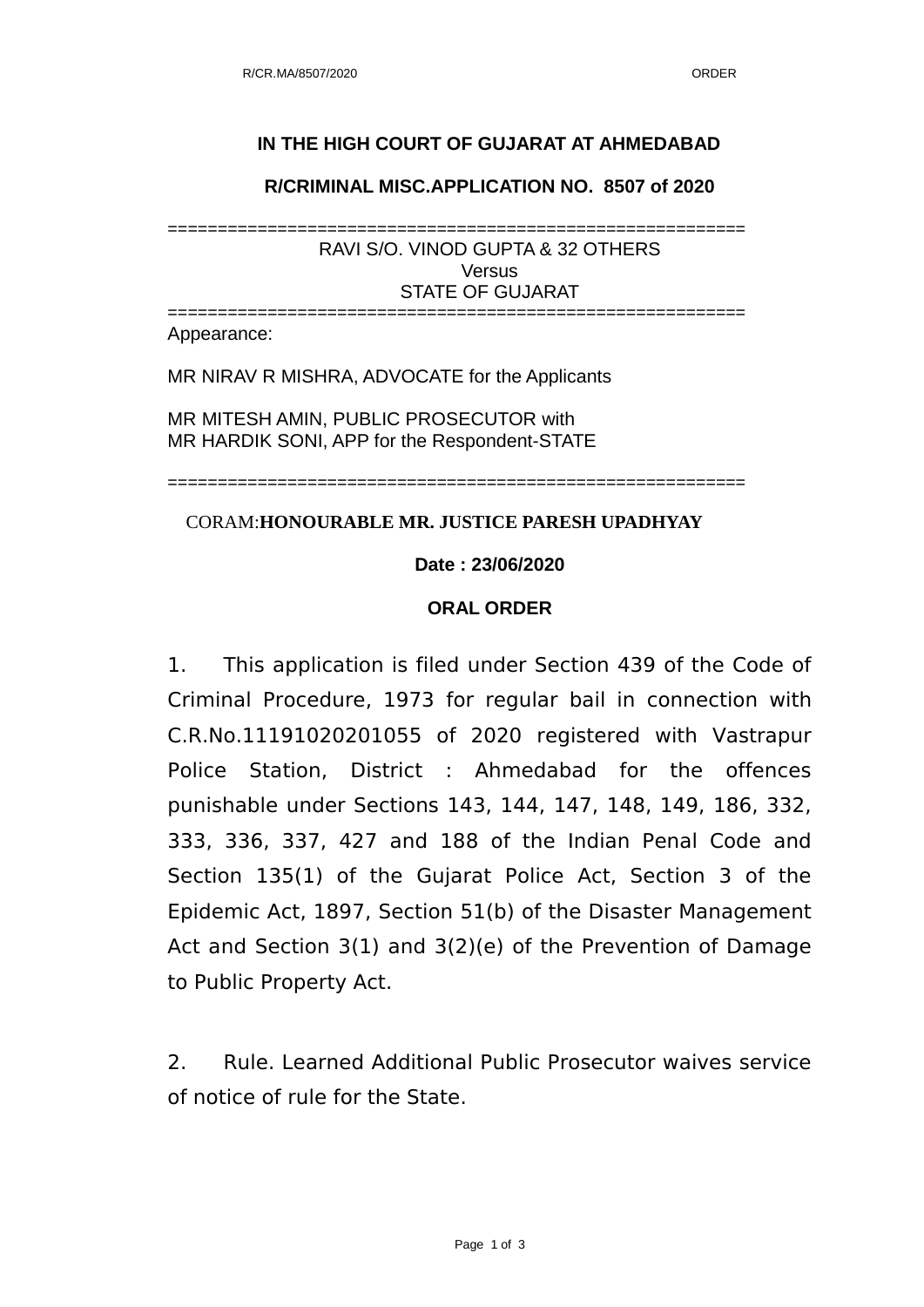3. Heard learned advocate for the applicants and the learned Public Prosecutor through Video Conferencing.

4. Learned advocate for the applicants has submitted that, of the total 33 applicants, 32 are from the State of Jharkhand and one is from the State of West Bengal. All the applicants had come to Ahmedabad for labour work and were working at the construction site of New IIM building at Vastrapur, Ahmedabad. It is submitted that in the lockdown, the applicants were without any work, without any money and even without any food and under these circumstances, they wanted to go back their home, which led to the alleged untoward incident on 18.05.2020, which led to registration of the offence in question, wherein as many as 35 persons are named as accused. It is submitted that, the applicants are in jail since 18.05.2020 and they be granted bail.

5. Learned Public Prosecutor for the State has submitted that considering the totality, appropriate order be passed by the Court.

6. Having heard learned advocates for the respective parties and having considered the material on record, this Court finds that, this is the fit case to exercise the discretion to release the applicants on bail, in exercise of powers under Section 439 of the Code of Criminal Procedure, 1973.

7. It is noted that, in the lockdown, when the applicants were without any work, without any money and even without any food and under such circumstances, instead of arranging